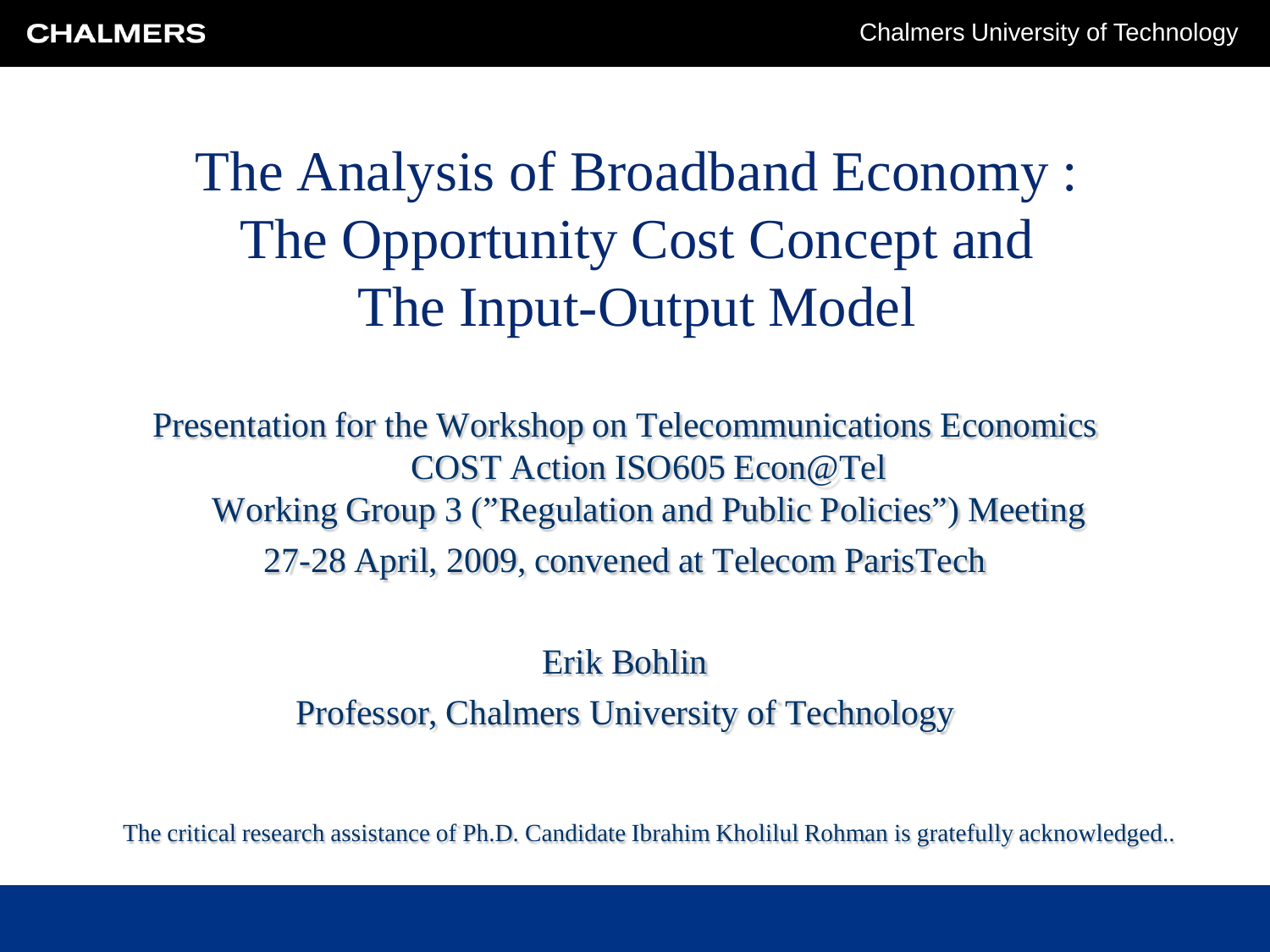Weakness of broadband economy current studies: No opportunity cost

- MICUS; ITIF; Criterion economics; Lehr et al, and other studies provide benefit measurements of broadband expansion, but without an explicit opportunity cost notion
- But there is no free lunch!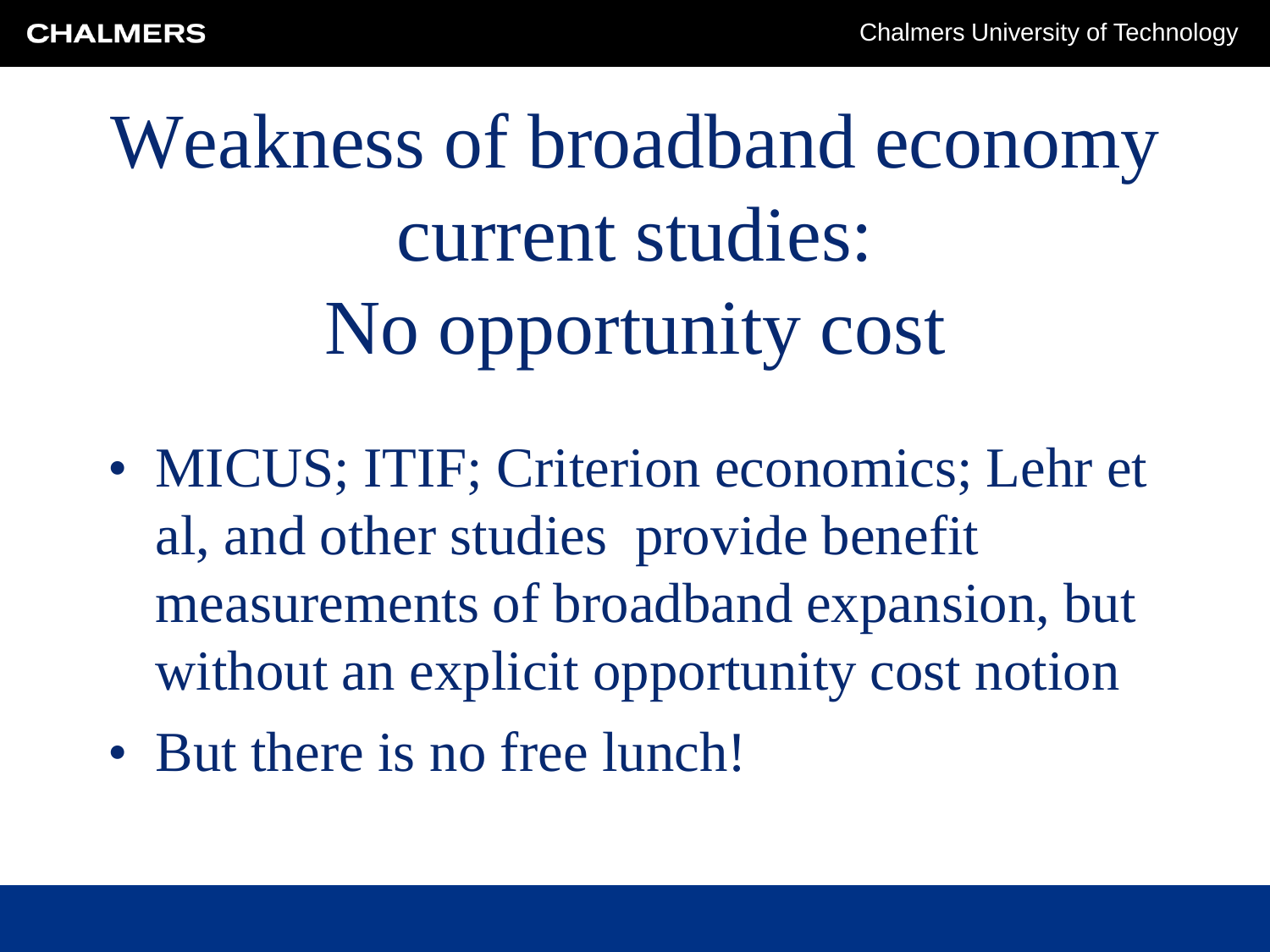## Our results

- With an input-output model, we provide an integrated approach taking into account opportunity costs
- The model is from the macro point of view
- Our results show that government support for broadband is welfare improving
- There are a number of cautions of course - methodology, data, results just finished…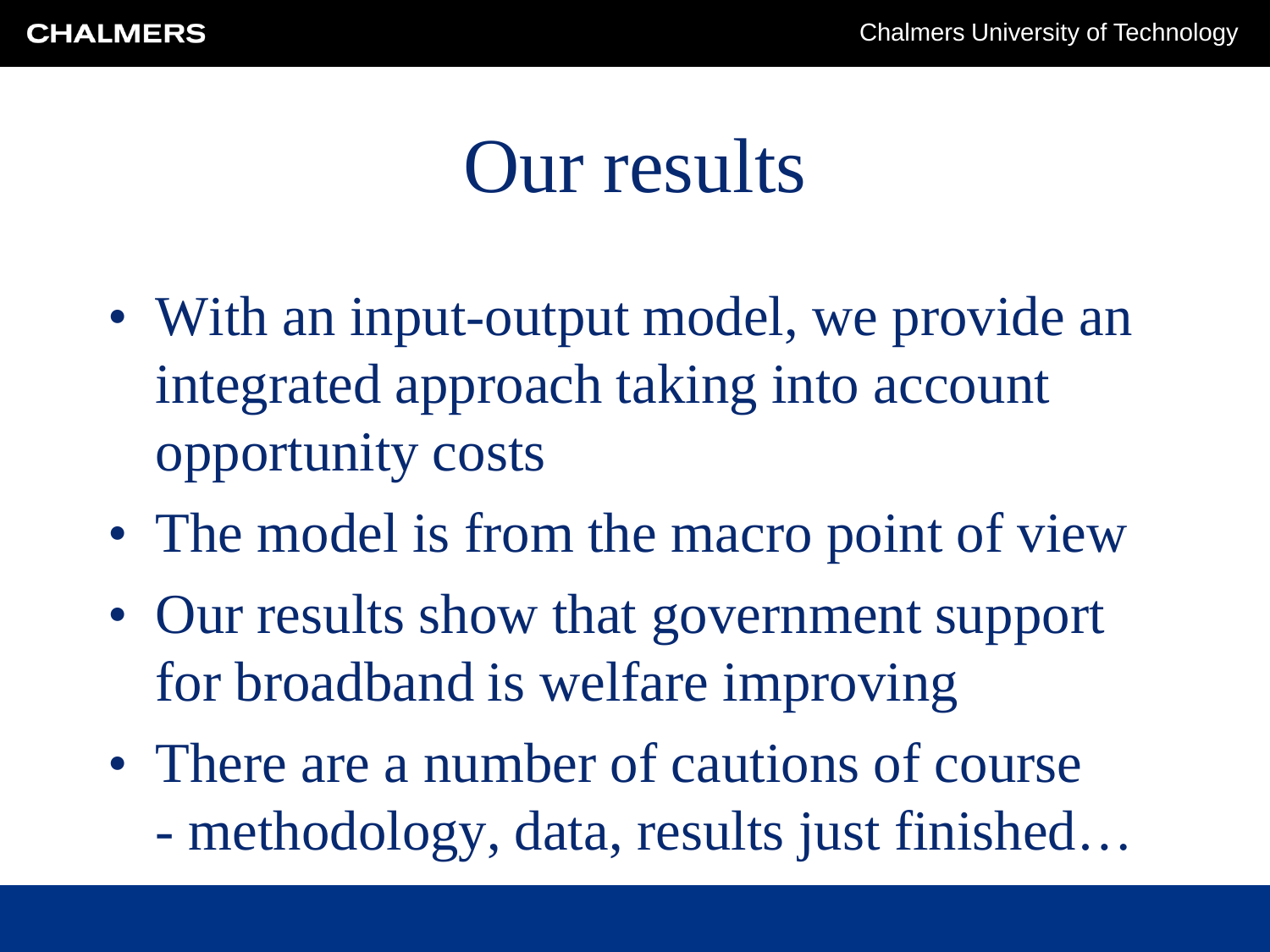## The Opportunity cost concept

- **Opportunity cost** or **economic opportunity loss** is the value of the next best alternative foregone as the result of making a decision.
- The next best thing that a person can engage in is referred to as the opportunity cost of doing the best thing and ignoring the next best thing to be done.
- Opportunity cost is the way economist evaluate the feasibility of a particular project considering other alternatives. This cost commonly not be included in the conventional financial approach of broadband economy.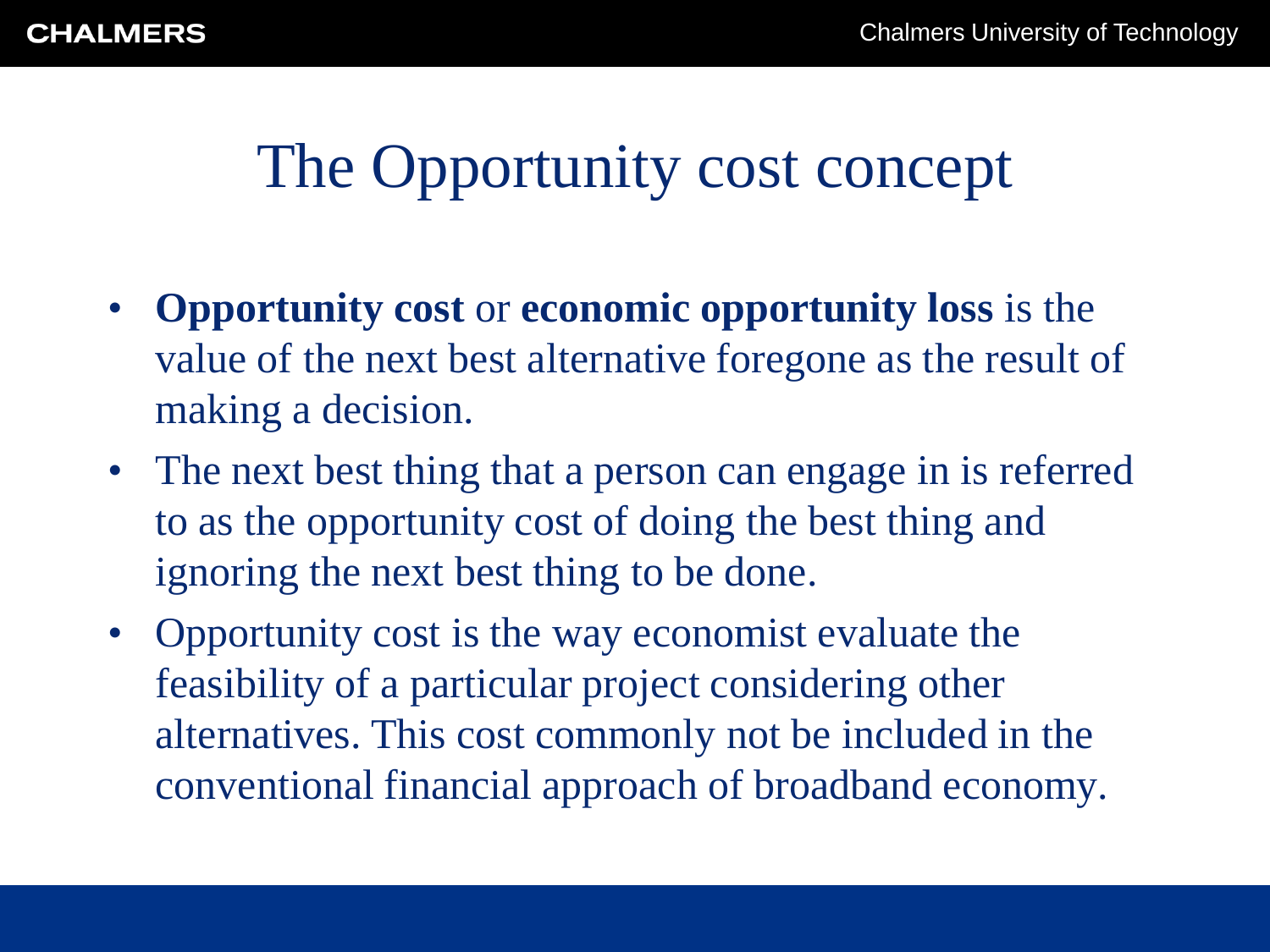# Microeconomic approach



#### **Microeconomics View**

The microeconomic approach of the broadband project will depend on whether this project will increase the access of non-subcriber (especially in the remote and rural area) as well as create the lower price of services.

If so, assuming that price will decresae from Pc(0) to Pc(1), the consumer will enjoy the additional consumer surplus as it is drawn by the blue light area

But the microeconomic approach has many data needs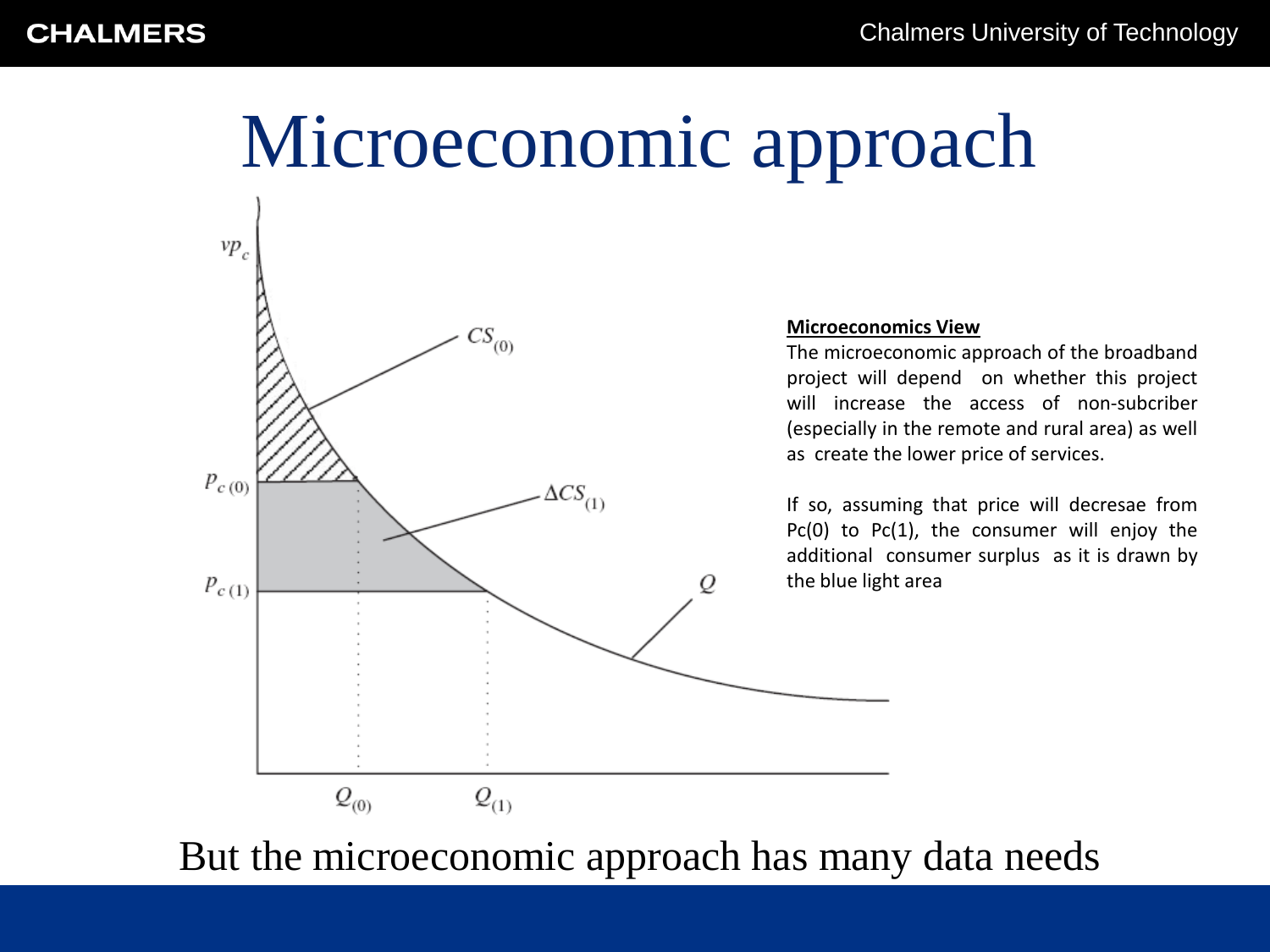# A simplified macro approach

- 1. What is the existing gov budget spent for?
- 2. Does this budget expense limit other purposes?
- 3. Which sector will benefit from (1)?
- 4. Which sector will be worse off due to (2)
- 5. Comparison between (3) and (4)
- 6. Using the multiplier to evaluate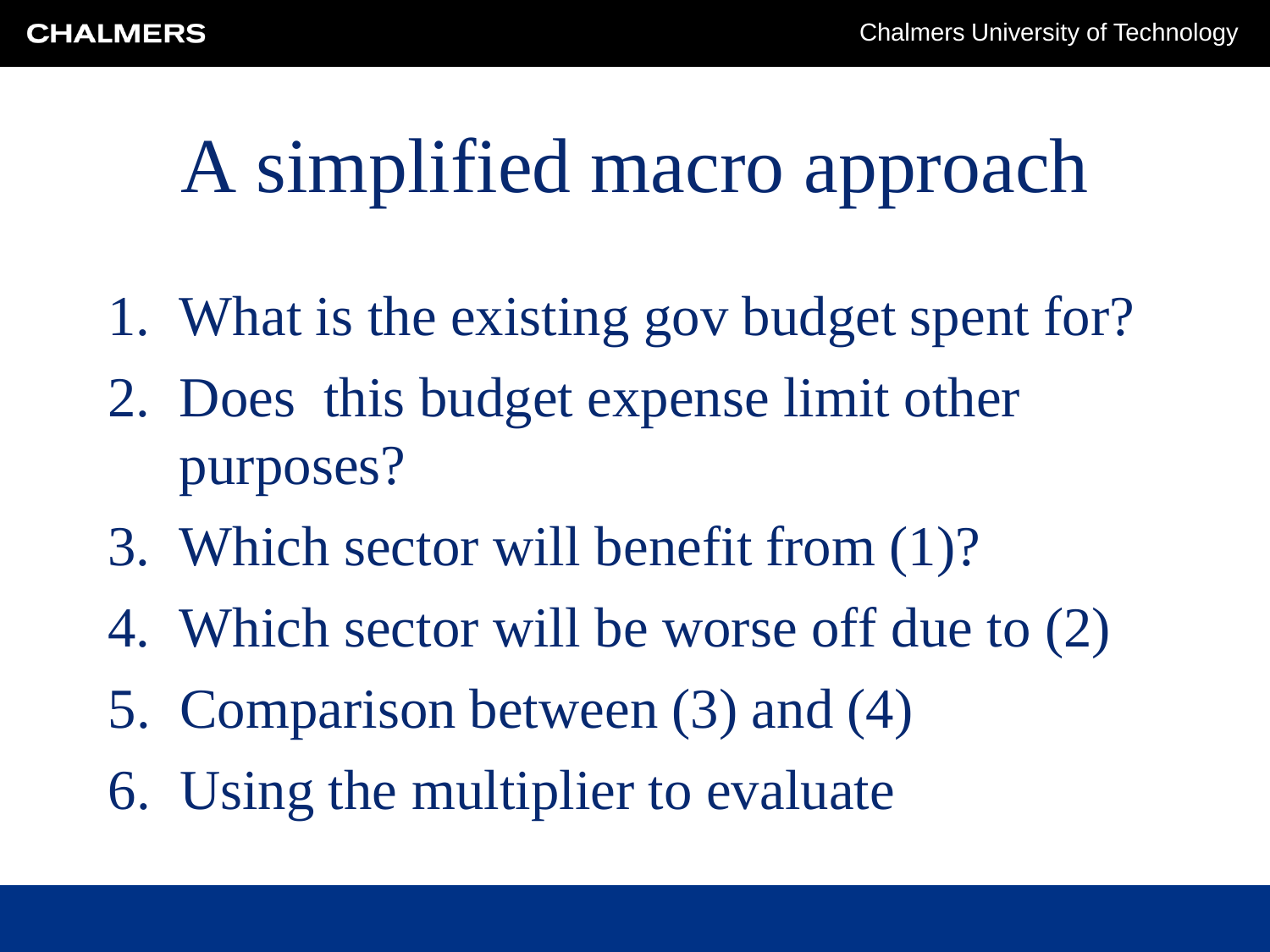**CHALMERS** 

**The macro opportunity cost concept: Using the multiplier effect to evaluate gov't spending on broadband**

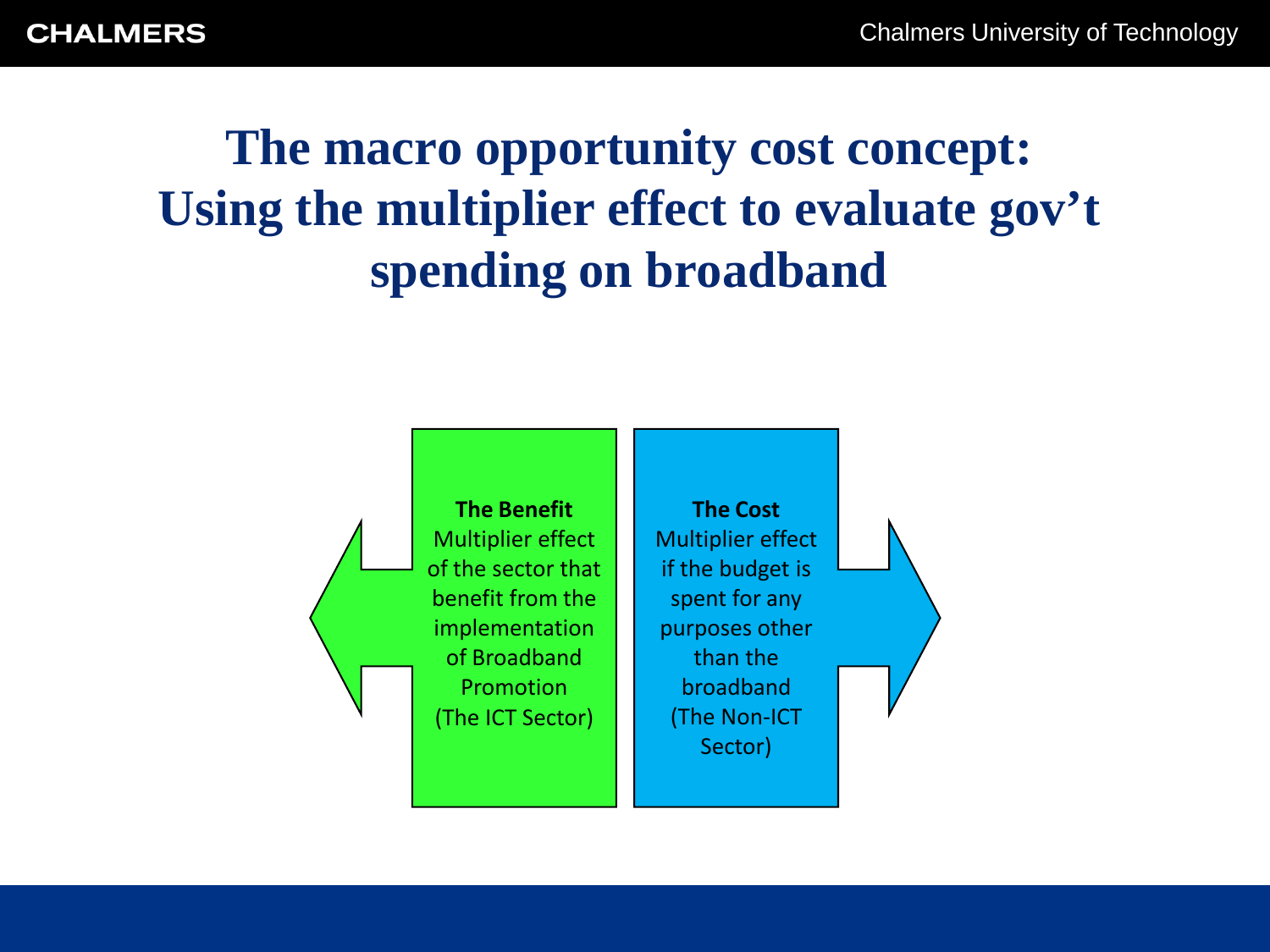# Multiplier (1)

- Defined as the ratio of output changes in equilibrium as the impact of change of independent variables. Change of output will be larger than change of independent variables due to sectors interaction in economy.
- The multiplier is well-known from the Keynesian approach, as shown here

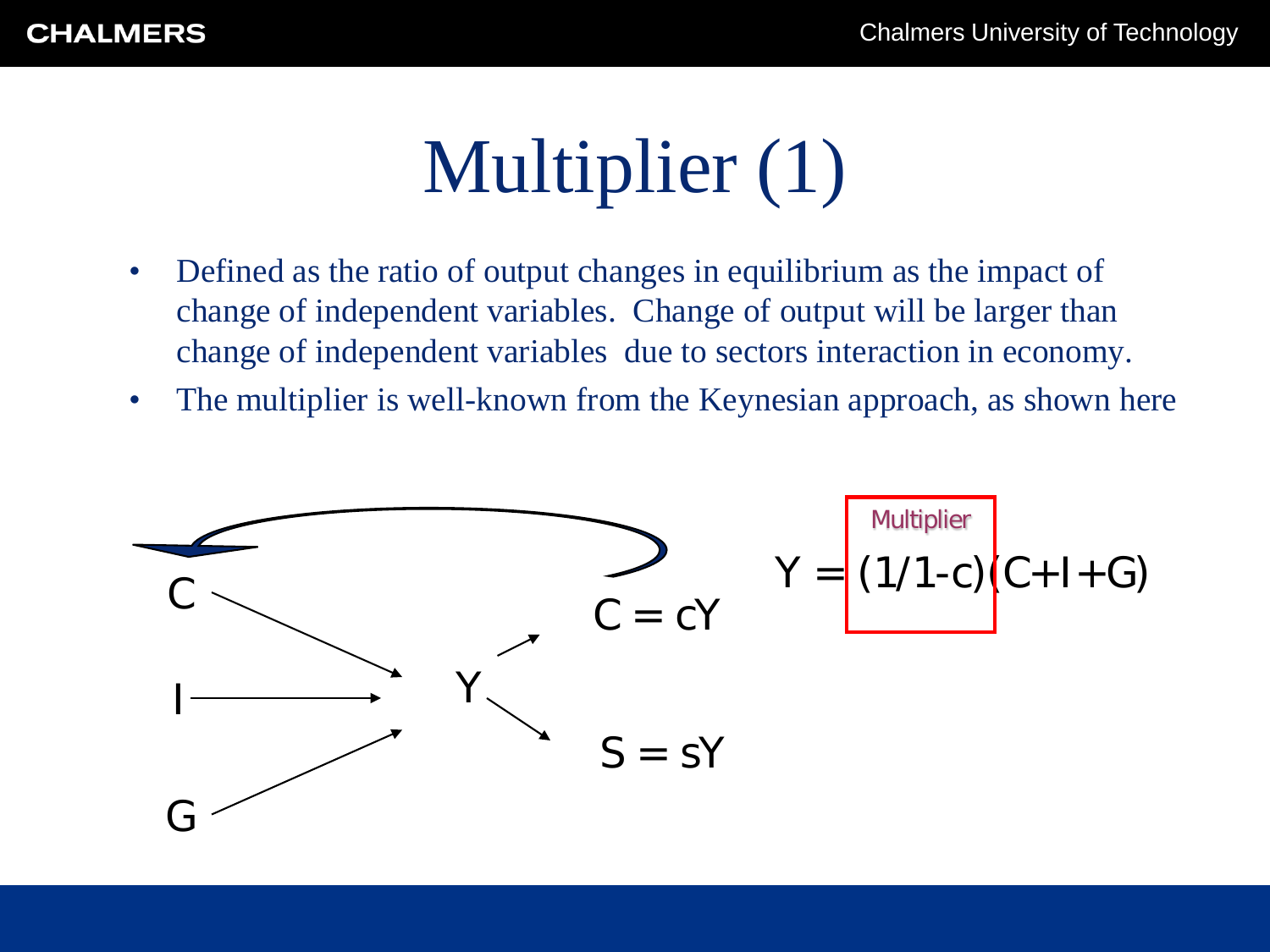# Multiplier (2)

- In this case of value added approach (Input-Output table), the multiplier explains the additional output generated in the economy (all sector) by additional final demand of a particular sector.
- The multiplier can be divided into direct effects (on that sector) and indirect effects (on the economy as a whole)
- With that in mind, the IO multiplier is as follows:

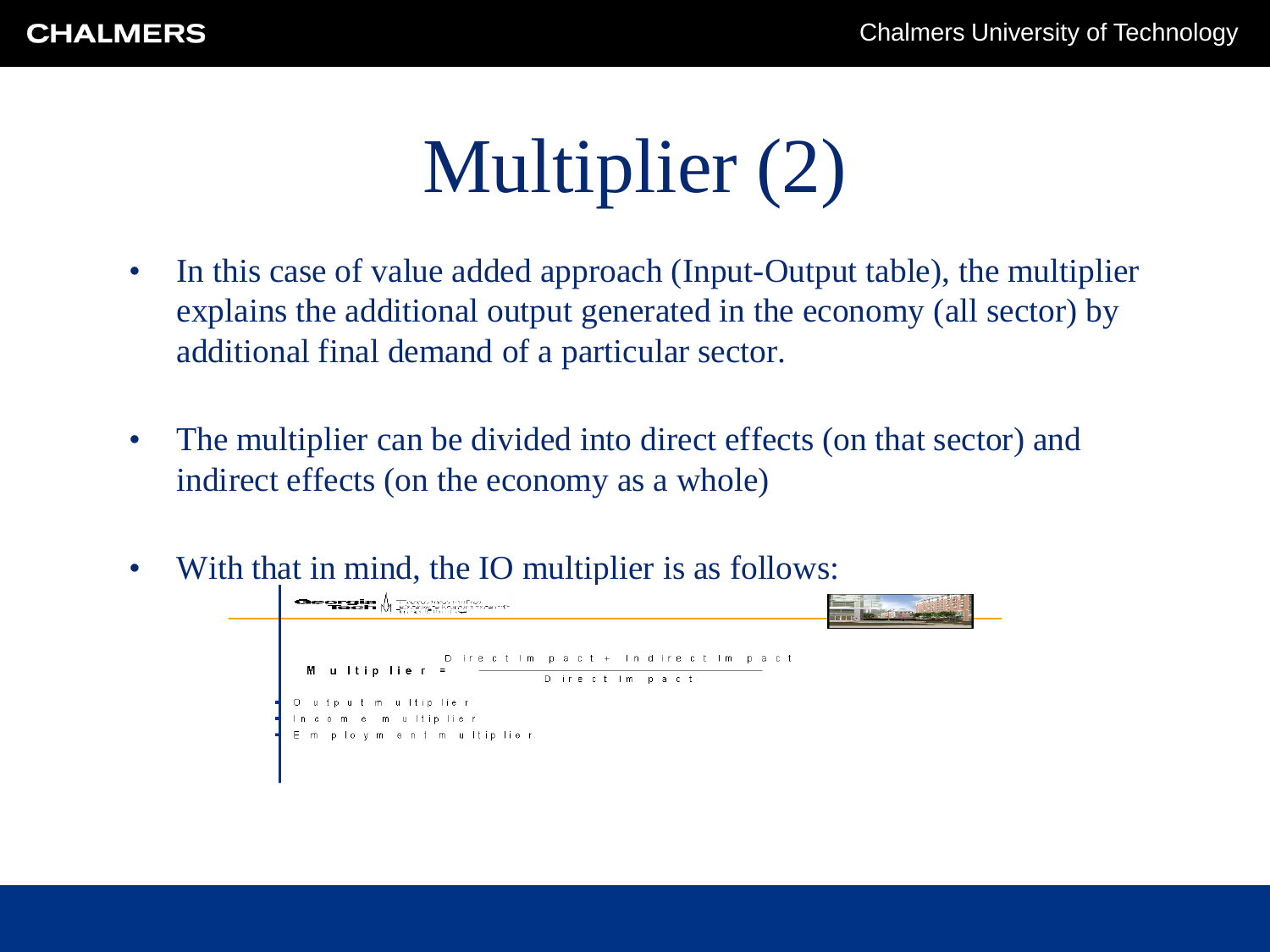## Macroeconomics approach: Input-Output model

- Table that depicts transaction flow across sector. It is assumed that each sector produce of it's certain output and consumes as well from another sector.
- **IO Table is obtained**

| Intermediate transaction | <b>Final</b>  | <b>Total</b>  |
|--------------------------|---------------|---------------|
| Intermediate demand/     | <b>Demand</b> | <b>Output</b> |
| Intermediate inputs      |               |               |
|                          | Ш             |               |
|                          |               |               |
|                          |               |               |
|                          |               |               |
| Ш                        |               |               |
| <b>Primary Input</b>     |               |               |
| <b>Value Added</b>       |               |               |
|                          |               |               |
| Total                    |               |               |
| Input                    |               |               |
|                          |               |               |

1<sup>st</sup> quadrant describes a certain year interaction between sectors in production process.

2<sup>nd</sup> quadrant describes the final demand for each sector.

3<sup>rd</sup> quadrant is primary sector block (wages of labor, rent of land, interest of capital, etc).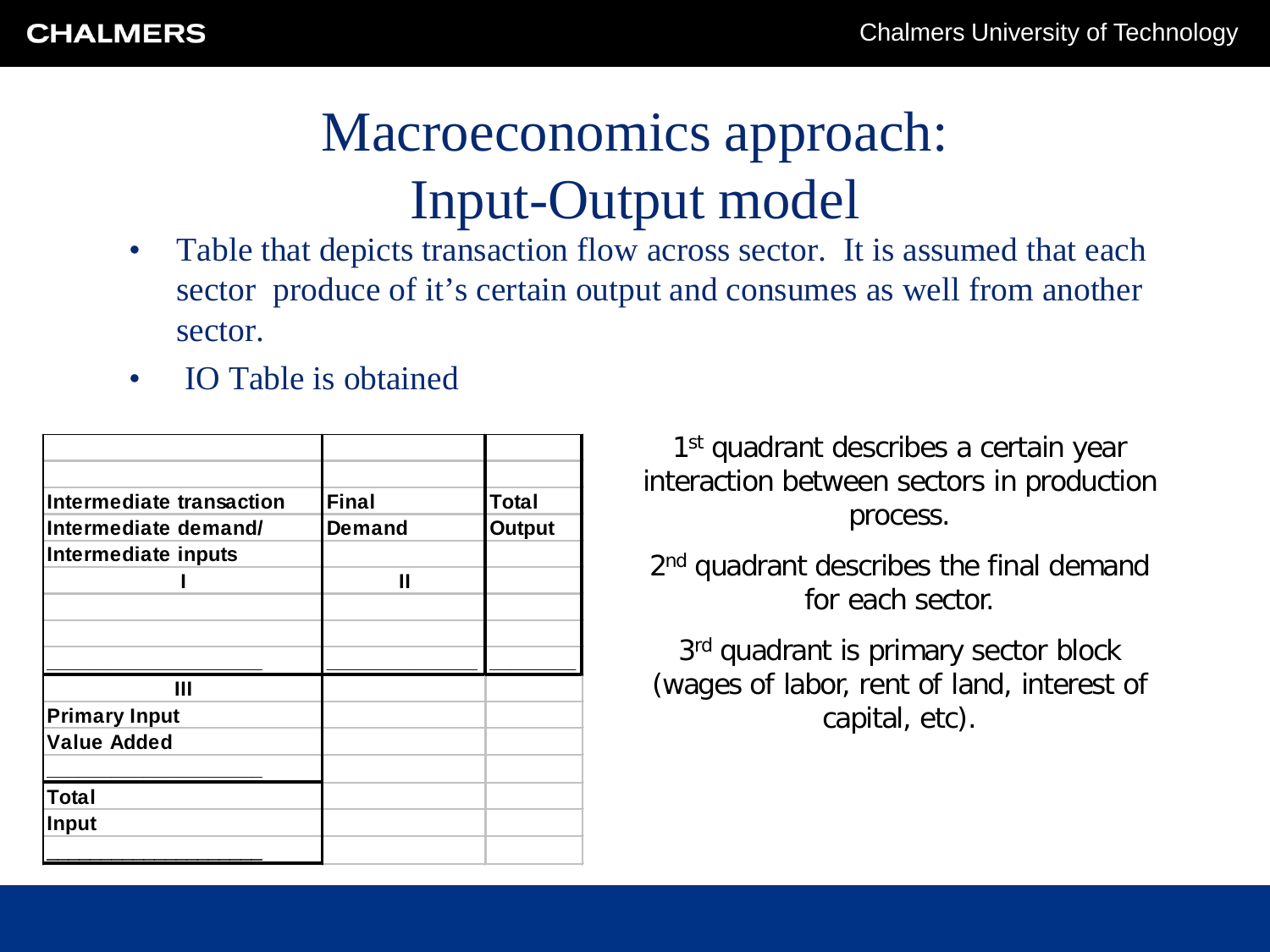### The Flow of Method

Defining what the ICT sector is?

Matching the ICT sector with 59-sector of European Input-Output Table

Calculating multiplier for the entire economy

Comparing the multipllier for ICT and non-ICT sector

Determining the feasibility level

Relating the ICT multiplier with economic indicator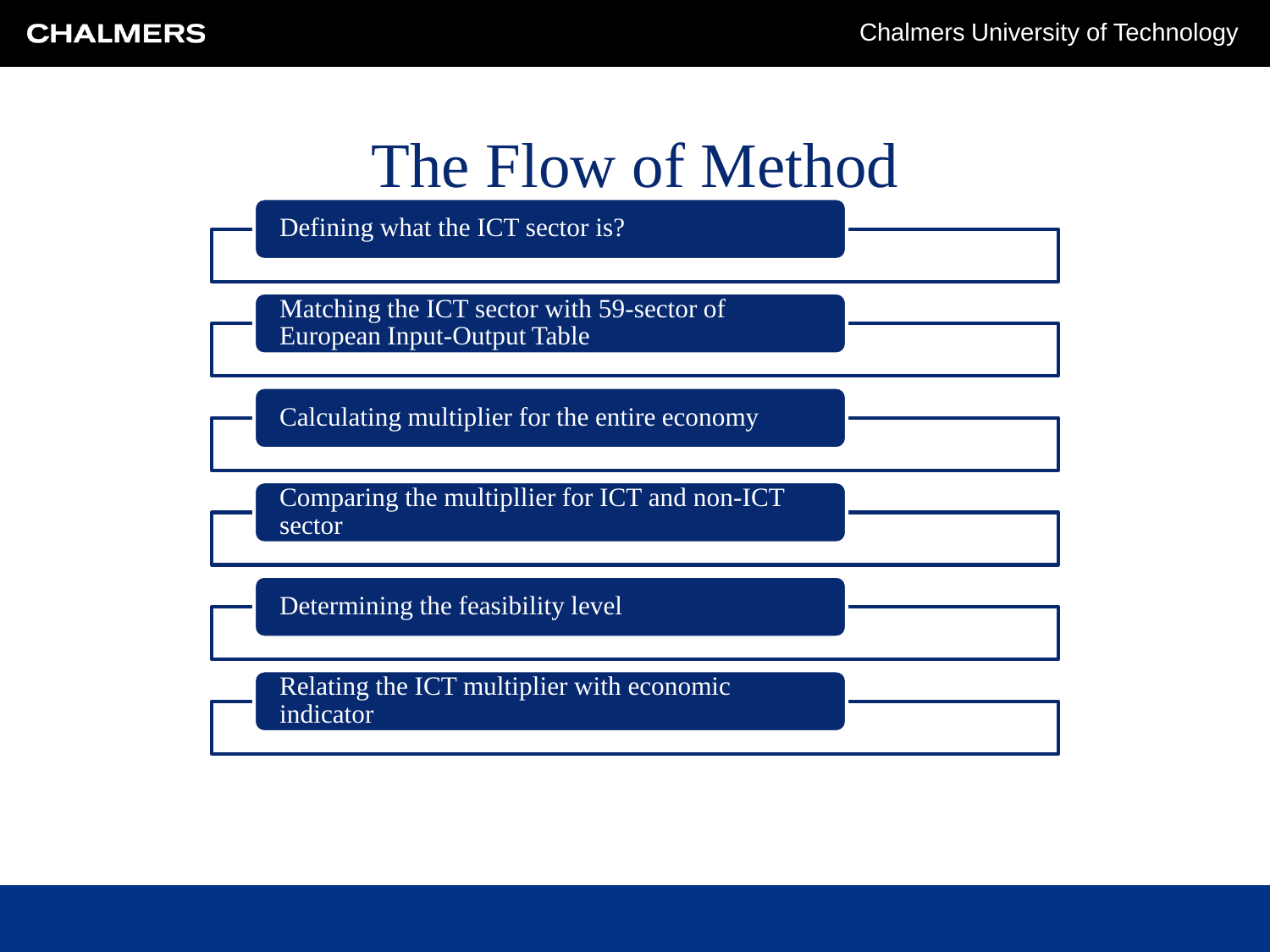#### **CHALMERS**

## Matching OECDs definition of ICT economy with EU IO sectors

| No | <b>SITC</b> | <b>Definition</b>                                                                                                                                         |                  |
|----|-------------|-----------------------------------------------------------------------------------------------------------------------------------------------------------|------------------|
| 1. | 30          | Manufacture of office, accounting and computing machinery                                                                                                 |                  |
| 2. | 3130        | Manufacture of instulated wire and cable                                                                                                                  |                  |
| з. | 3210        | Manufacture of Electronic valves and tubes and other components                                                                                           |                  |
| 4. | 3220        | Manufacture of television and radio transmitters and apparatus for line                                                                                   |                  |
|    |             | telephony and line telegraph                                                                                                                              |                  |
| 5. | 3230        | Manufacture of television and radio receivers, sound or video recording or                                                                                |                  |
|    |             | reproducing apparatus, and associated goods                                                                                                               |                  |
| 6. | 3312        | Manufacture of instruments and appliances for measuring, checking, testing,<br>navigating and other purposes, except industrial process control equipment |                  |
| 7. | 3313        | Manufacture of industrial process control equipment                                                                                                       |                  |
| 8. | 5150        | Wholesaling of machinery, equipment and supplies (if possible only the                                                                                    |                  |
|    |             | wholesaling of ICT goods should be included);                                                                                                             |                  |
|    | 9. 7123     | Renting of office machinery and equipment (including computers);                                                                                          |                  |
|    | 10.6420     | Telecommunications;                                                                                                                                       | <b>IO Sector</b> |
|    | 11, 72      | Computer and related activities.                                                                                                                          |                  |
|    |             |                                                                                                                                                           | 23               |
|    |             |                                                                                                                                                           | 24               |
|    |             | Source : OECD $(2002)$                                                                                                                                    | 25               |
|    |             |                                                                                                                                                           | วค               |



| 23 | Machinery and equipment                                          |
|----|------------------------------------------------------------------|
| 24 | Office machinery and computers                                   |
| 25 | Electrical machinery and apparatus                               |
| 26 | Radio, television and communication equipment and apparatus      |
| 36 | Wholesale trade and commission trade services,                   |
|    | except of motor vehicles and motorcycles                         |
| 37 | Retail trade services, except of motor vehicles and motorcycles; |
|    | repair services of personal and household goods                  |
| 43 | Post and telecommunication services                              |
| 48 | Renting services of machinery and equipment without operator and |
|    | of personal and household goods                                  |
| 49 | Computer and related services                                    |
|    |                                                                  |

Definition

Source : Own interpretation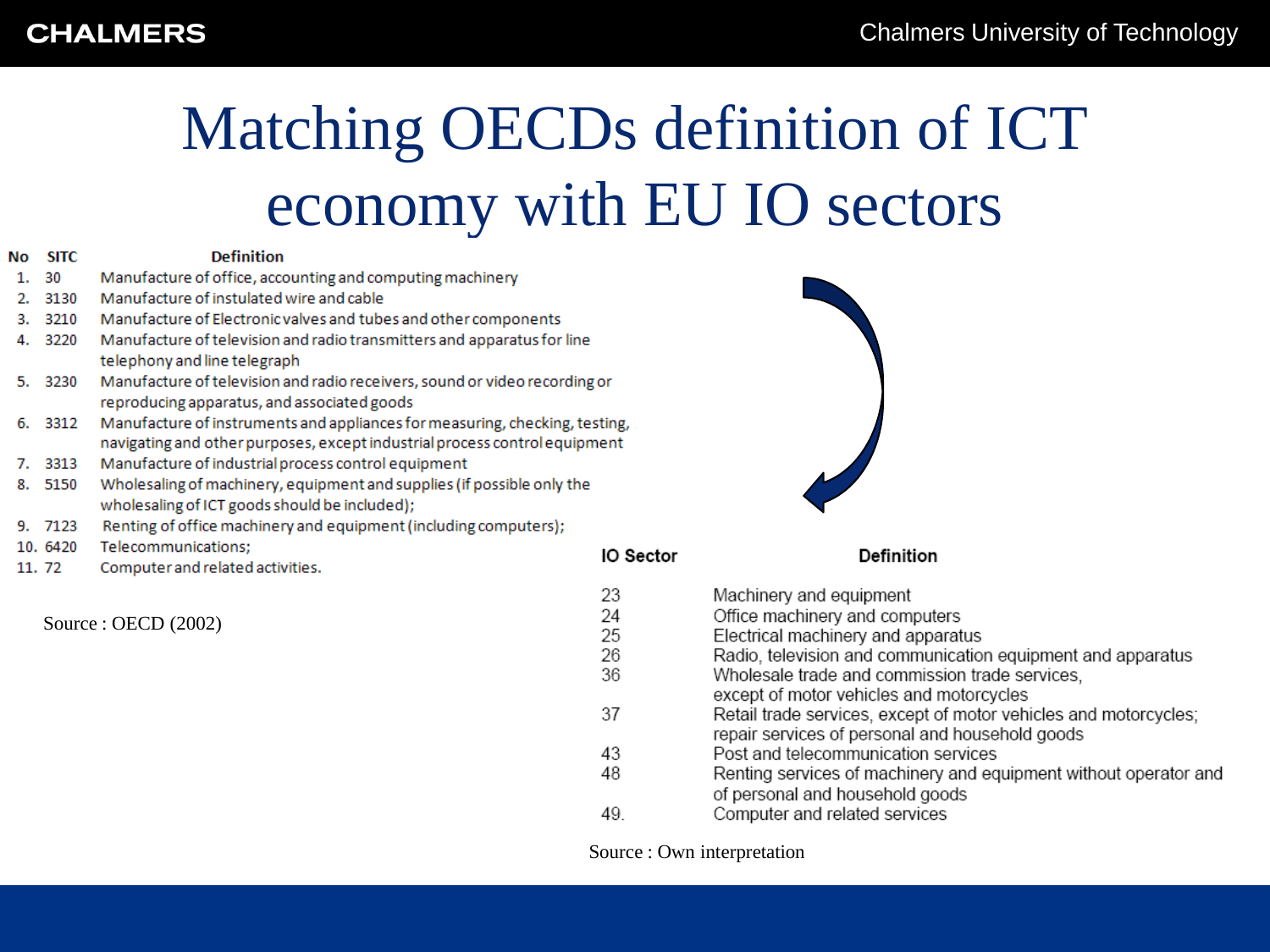## Calculating the multiplier: 1995



|                              | UK    | Italy | Spain |       | <b>Belgium INetherlandsl</b> | Germany | France | Sweden |
|------------------------------|-------|-------|-------|-------|------------------------------|---------|--------|--------|
| Multiplier of all Economy    | 2.086 | 2.094 | .997  | 2.269 | 2.115                        | .994    | 2.067  | 2.063  |
| Multiplier of ICT Sector     | 2.146 | 2.231 | .962  | 2.255 | 2.079                        | .849    | 2.097  | .993   |
| Multiplier of Non ICT Sector | 2.075 | 2.069 | 2.003 | 2.271 | 2.121                        | 2.02    | 2.062  | 2.076  |

Source : Input-Output Table **1995** (Eurostat) Multiplier (own calculation)

Note: Choice of countries based on who were EU broadband leaders in 2002, in view of the time series 1995, 2002, 2005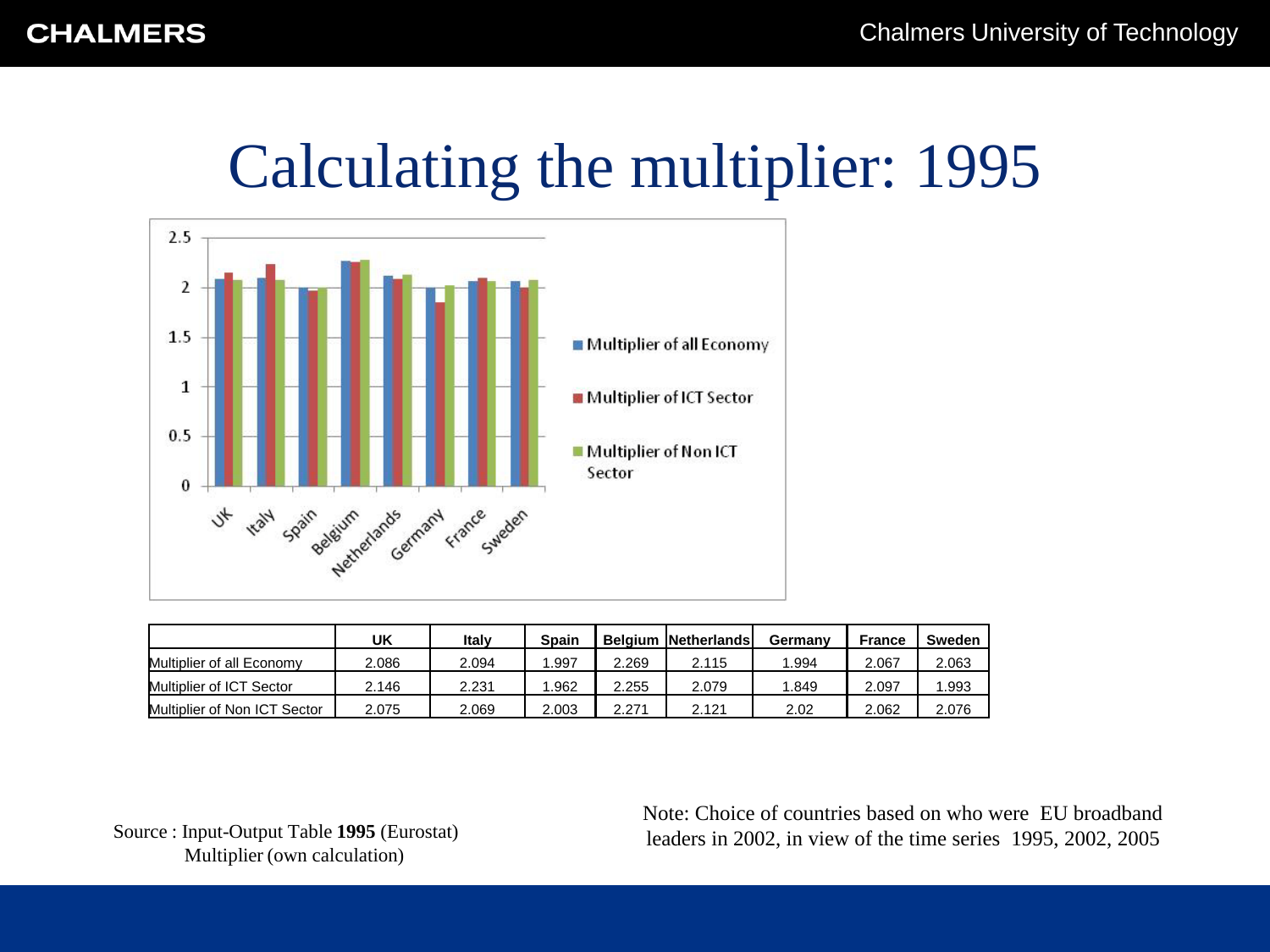## Calculating the multiplier: 2000



|                              | Italv | <b>Spain</b> | <b>Belaium</b> |       | Germany   Netherlands | <b>France</b> | Sweden |
|------------------------------|-------|--------------|----------------|-------|-----------------------|---------------|--------|
| Multiplier of all Economy    | 2.221 | 2.333        | 2.532          | 2.043 | 2.136                 | 2.333         | 2.098  |
| Multiplier of ICT Sector     | 2.352 | 2.309        | 2.531          | 2.018 | 2.223                 | 2.309         | 1.901  |
| Multiplier of Non ICT Sector | 2.197 | 2.337        | 2.533          | 2.048 | 2.12                  | 2.337         | 2.134  |

Source : Input-Output Table **2000** (Eurostat) Multiplier (own calculation)

Note: Choice of countries based on who were EU broadband leaders in 2002, in view of the time series 1995, 2002, 2005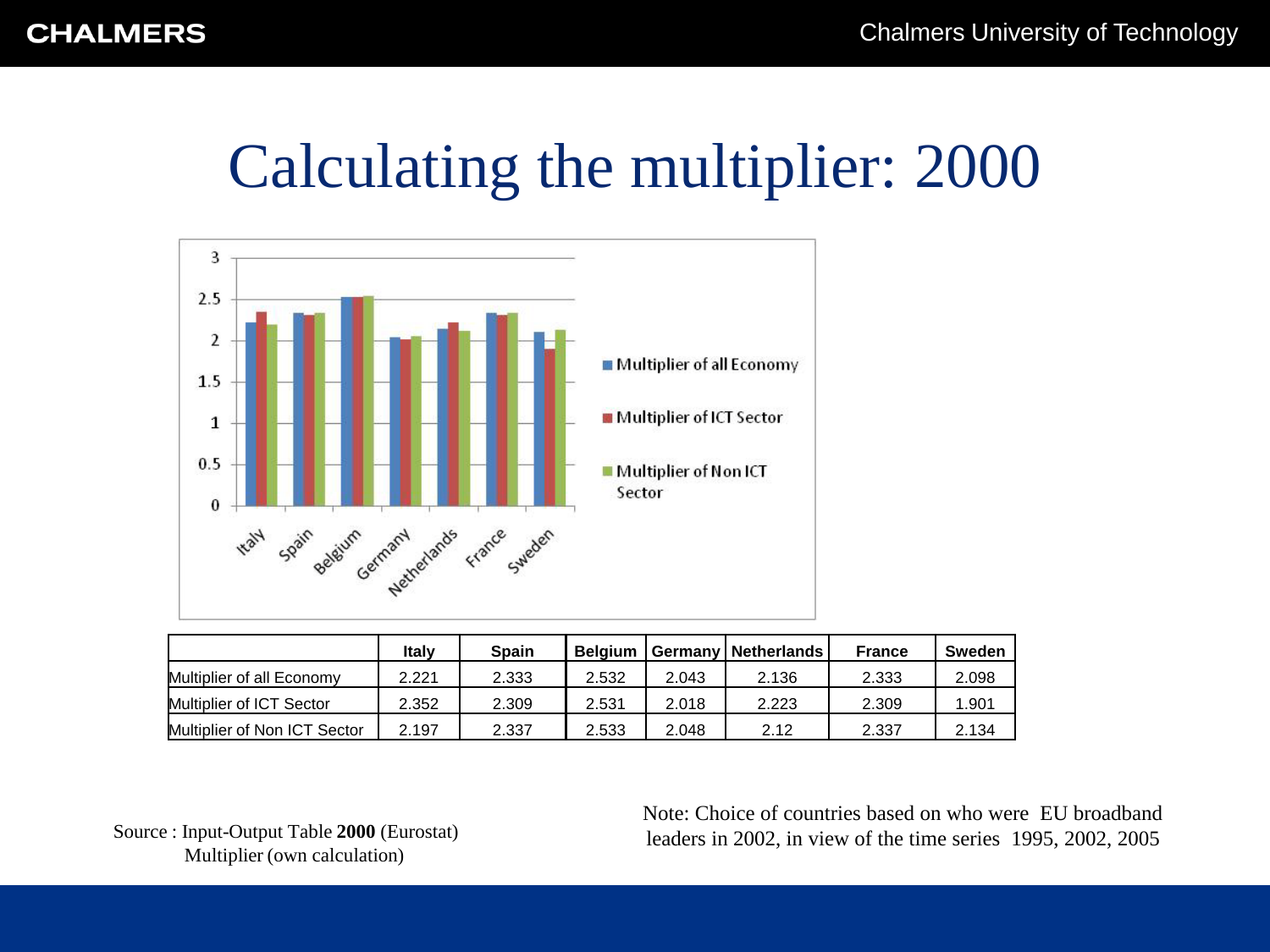### Calculating the multiplier: 2005



|                              |       | <b>Germany Netherlands France</b> |       | <b>Sweden</b> |
|------------------------------|-------|-----------------------------------|-------|---------------|
| Multiplier of all Economy    | 2.084 | 2.161                             | 2.24  | 2.115         |
| Multiplier of ICT Sector     | 2.069 | 1.85                              | 2.155 | 1.887         |
| Multiplier of Non ICT Sector | 2.087 | 2 2 1 7                           | 2.255 | 2.156         |

Source : Input-Output Table **2005** (Eurostat) Multiplier (own calculation)

Note: Choice of countries based on who were EU broadband leaders in 2002, in view of the time series 1995, 2002, 2005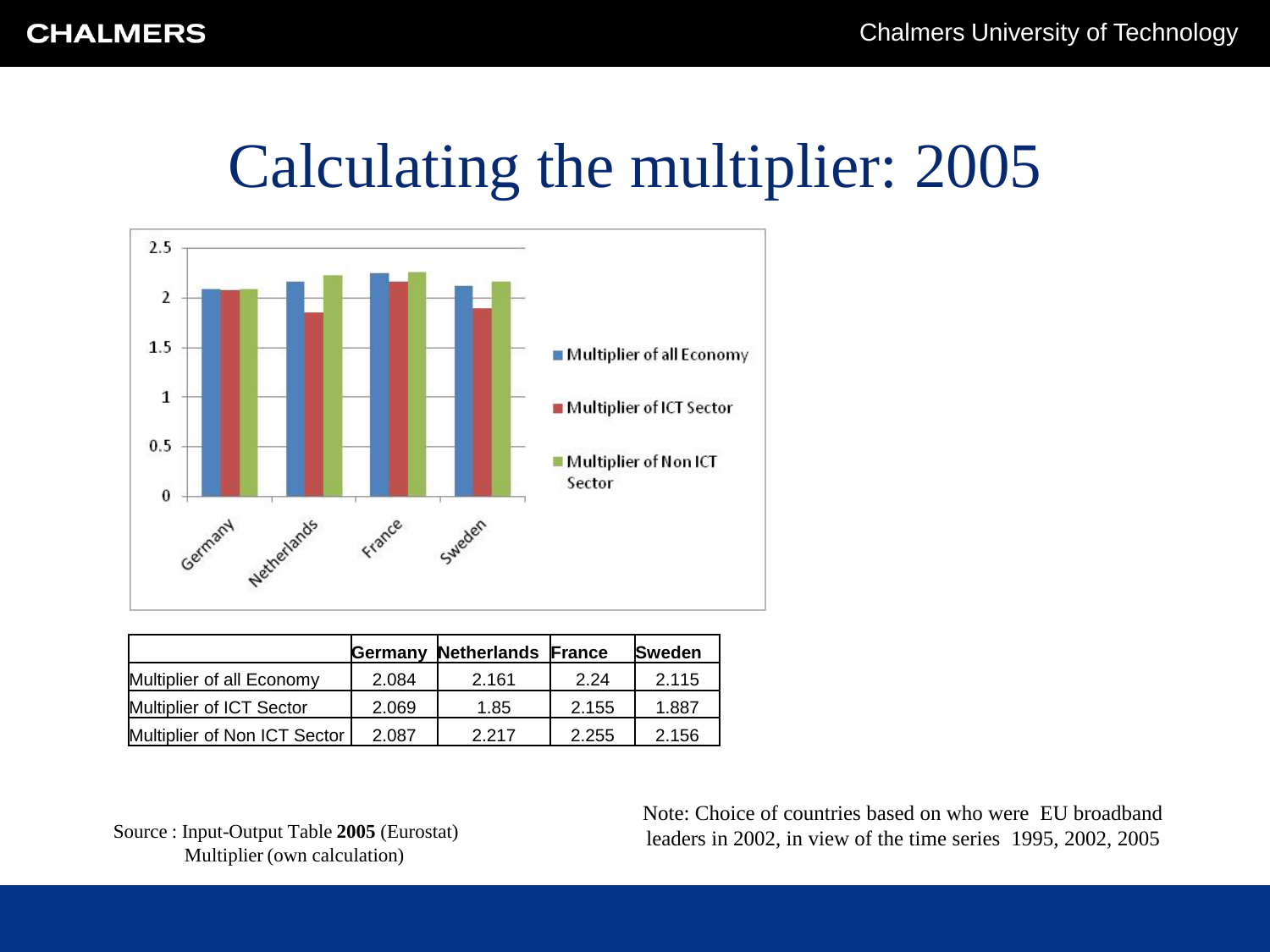## Decision Making

| <b>Definition</b><br>of the Status*                                                                                                                                                                                                                                                                                                           |
|-----------------------------------------------------------------------------------------------------------------------------------------------------------------------------------------------------------------------------------------------------------------------------------------------------------------------------------------------|
| <b>Very Feasible,</b><br>If the value of multiplier effect on ICT sector always bigger than any<br>other economic sector overtime                                                                                                                                                                                                             |
| <b>Feasible</b><br>lf,<br>(i)<br>the value of multiplier effect on ICT sector has either bigger or<br>lower in different time of observation, or,<br>(ii) multiplier effect of ICT sector is at least the same compared to<br>(iii)<br>non ICT, thus the opportunity cost of spending in broadband<br>project is as big as any other purposes |
| <b>Less Feasible</b><br>if the value of multiplier effect on ICT sector is less than any other<br>economic sector overtime                                                                                                                                                                                                                    |

Note :

\*) considering the possibility of underestimating the ICT multiplier and overestimating the non-ICT multiplier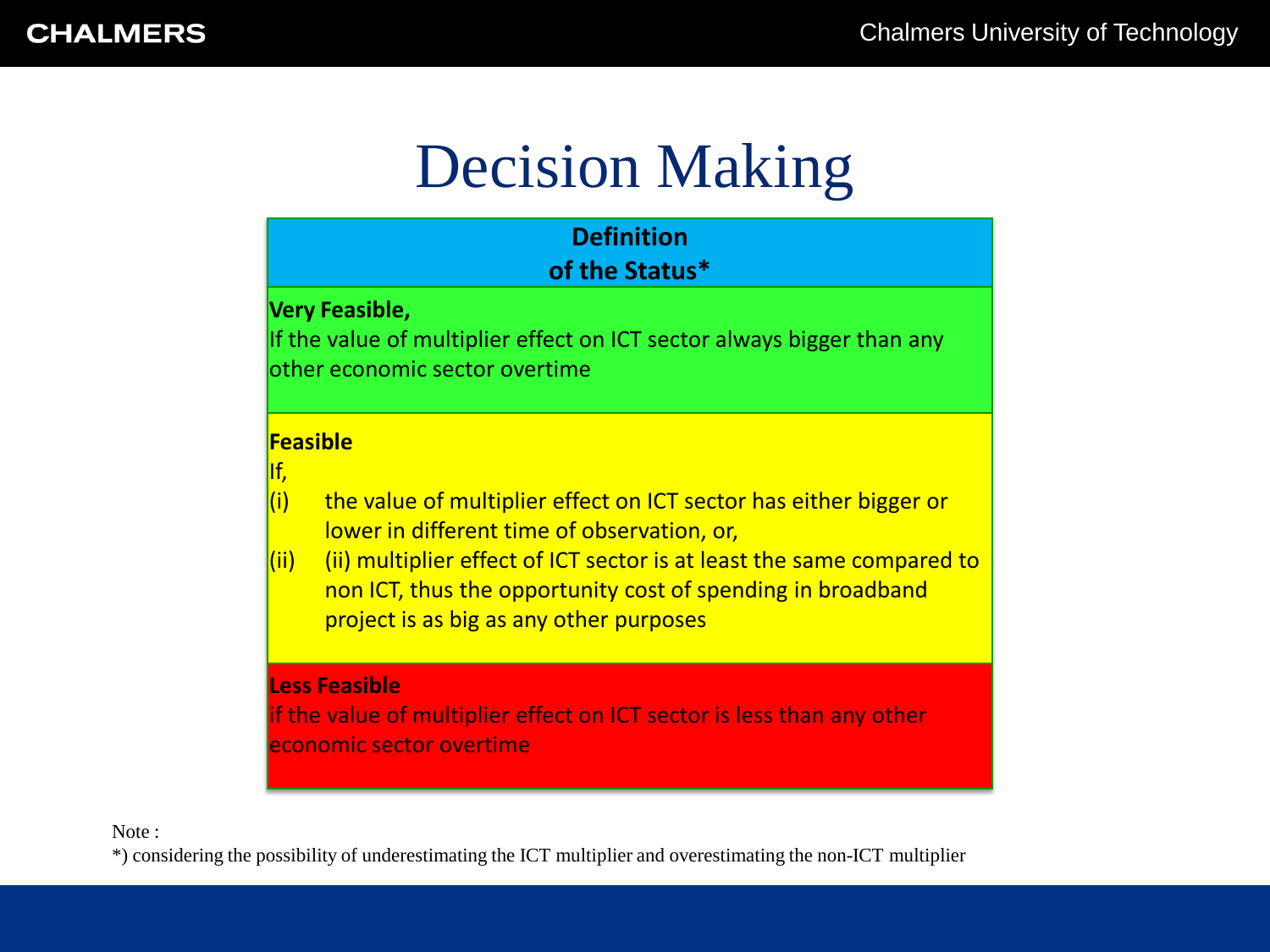## Decision Making

| <b>Country</b>        | <b>Very</b><br><b>Feasible</b> | <b>Feasible</b> | <b>Less</b><br><b>Feasible</b> |
|-----------------------|--------------------------------|-----------------|--------------------------------|
| <b>United Kingdom</b> | V                              |                 |                                |
| <b>Italy</b>          |                                |                 |                                |
| <b>Spain</b>          |                                |                 |                                |
| <b>Belgium</b>        |                                |                 |                                |
| <b>Germany</b>        |                                |                 |                                |
| <b>Netherland</b>     |                                |                 |                                |
| <b>France</b>         |                                | V               |                                |
| <b>Sweden</b>         |                                |                 |                                |

Note :

\*) bear in mind the possibility of underestimating the ICT multiplier and overestimating the non-ICT multiplier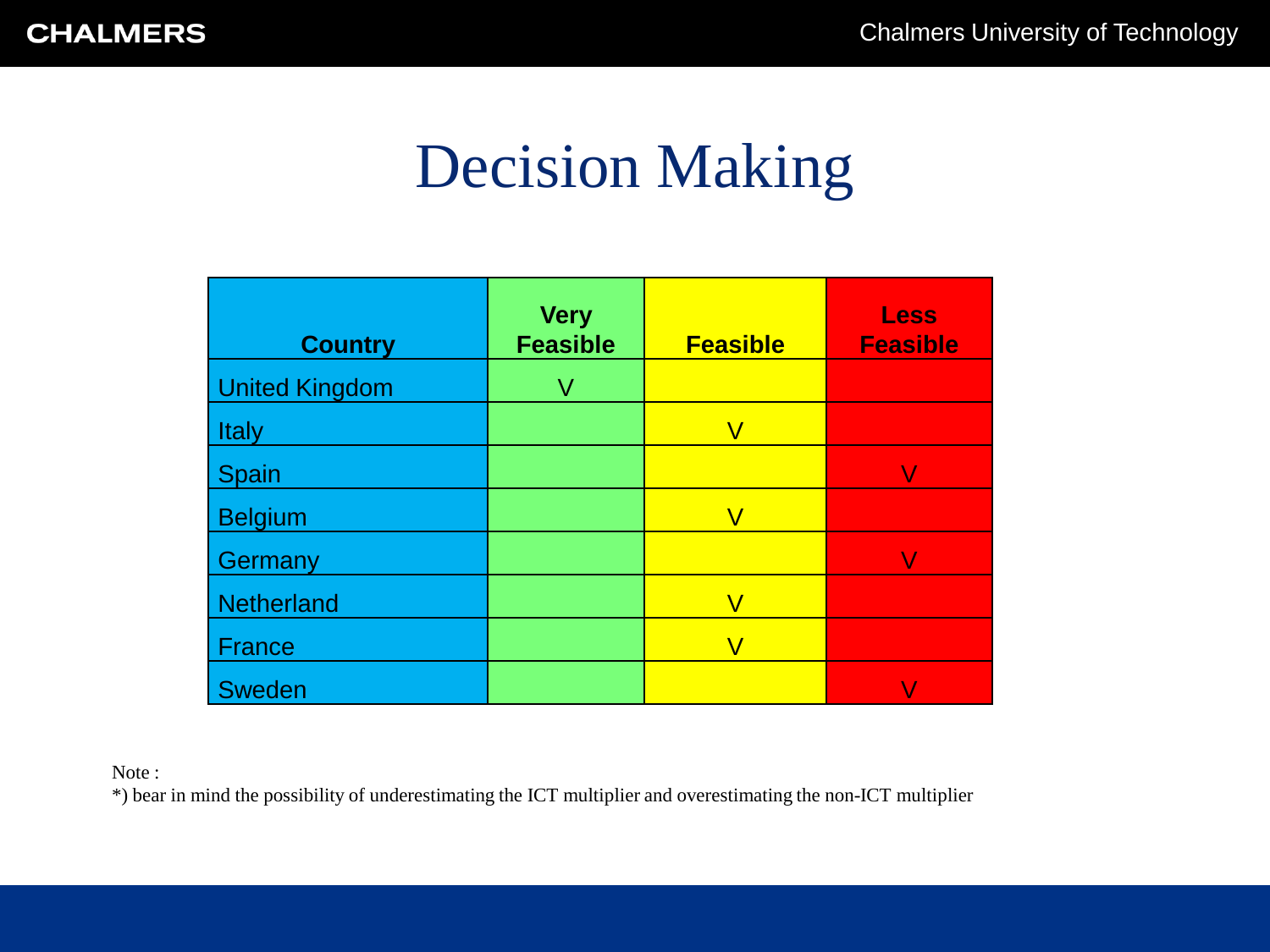Will the enhanced sector performance benefits improve consumer welfare?

- We need to consider an indicator of improved consumer welfare, to be sure that the production-related improvements translate into benefits
- Here we propose to consider the relation between the ICT multiplier and Gross National Income (GNI)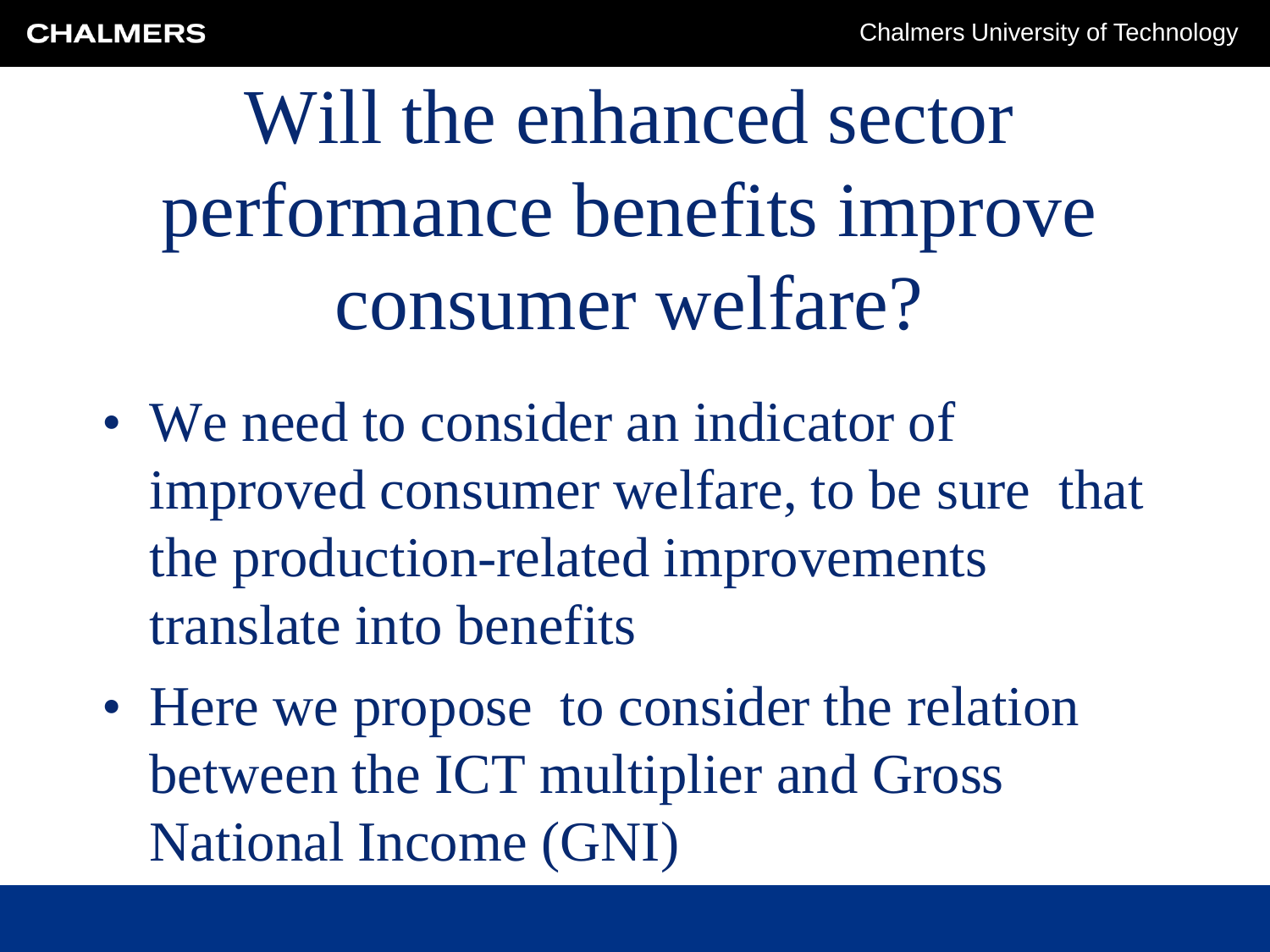### ICT and Economic Performance (1995)



Source :

ICT multiplier from own calculation GNP from the World Bank database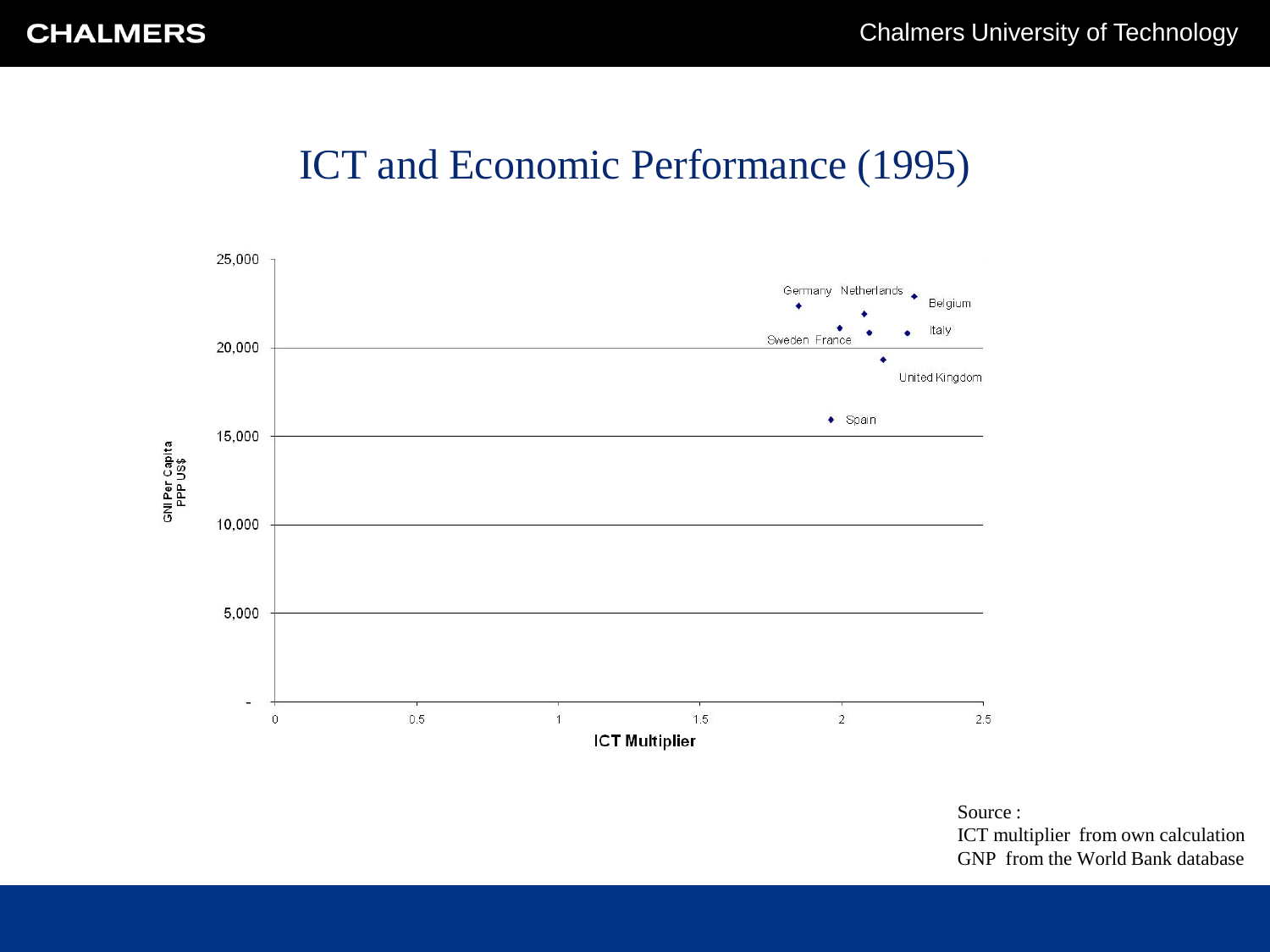#### ICT and Economic Performance (2000)



Strong positive trend

Source : ICT multiplier from own calculation GNP from the World Bank database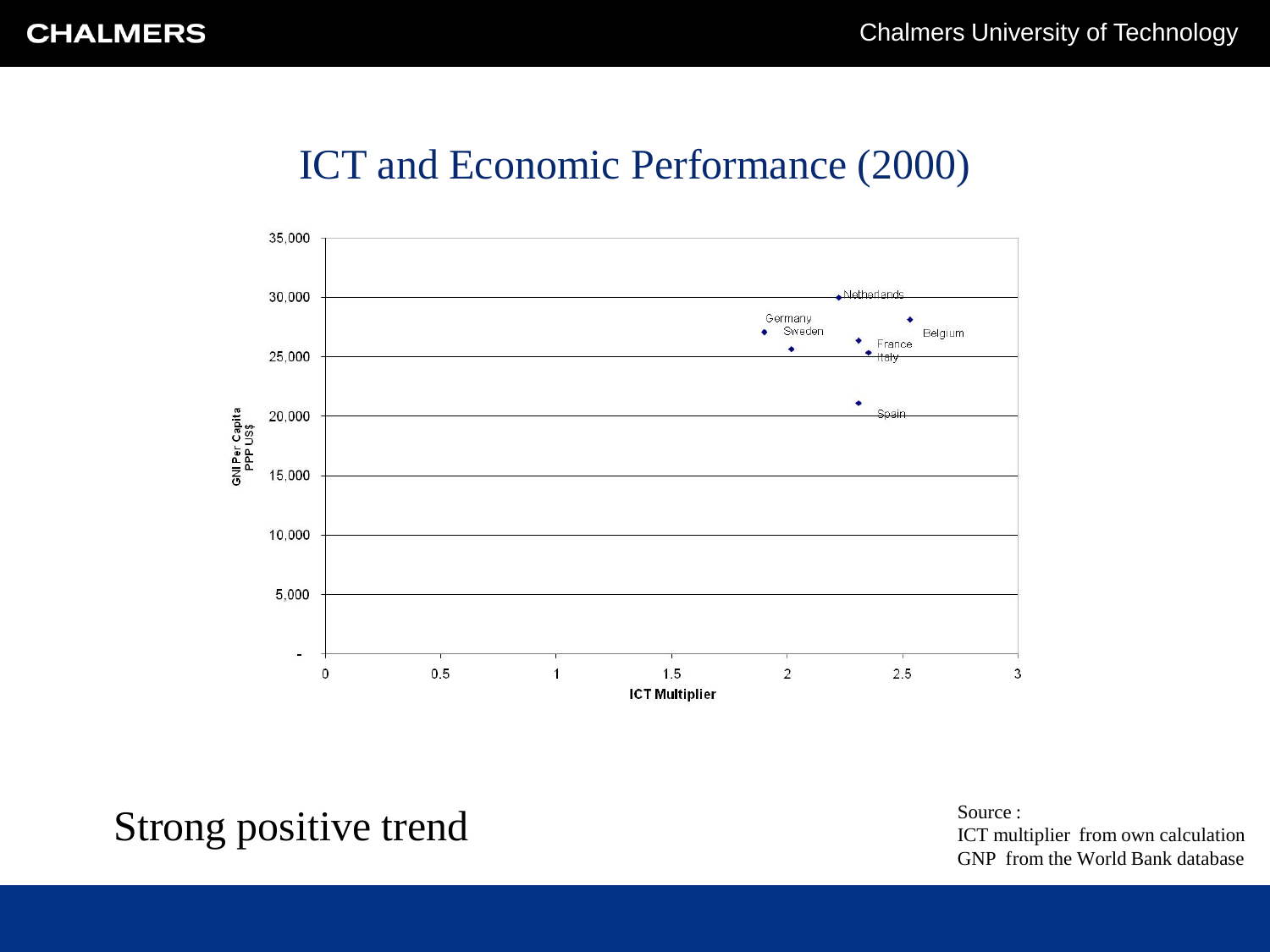# Conclusions

- 1. Gov't spending on broadband is likely to be welfare improving, taking into account opportunity costs
- 2. Moreover, the broadband economy is likely to be understated, implying robust results
- 3. Understated because the ICT multiplier is an average of all ICT investment
- 4. Understated because only a few sectors were considered as ICT, while broadband is generic for all sectors
- 5. Understated because the data is from 1995-2005, and productivity has been increasing
- 6. However, the IO approach has some traditional economic assumptions -static, constant price, homogenous products